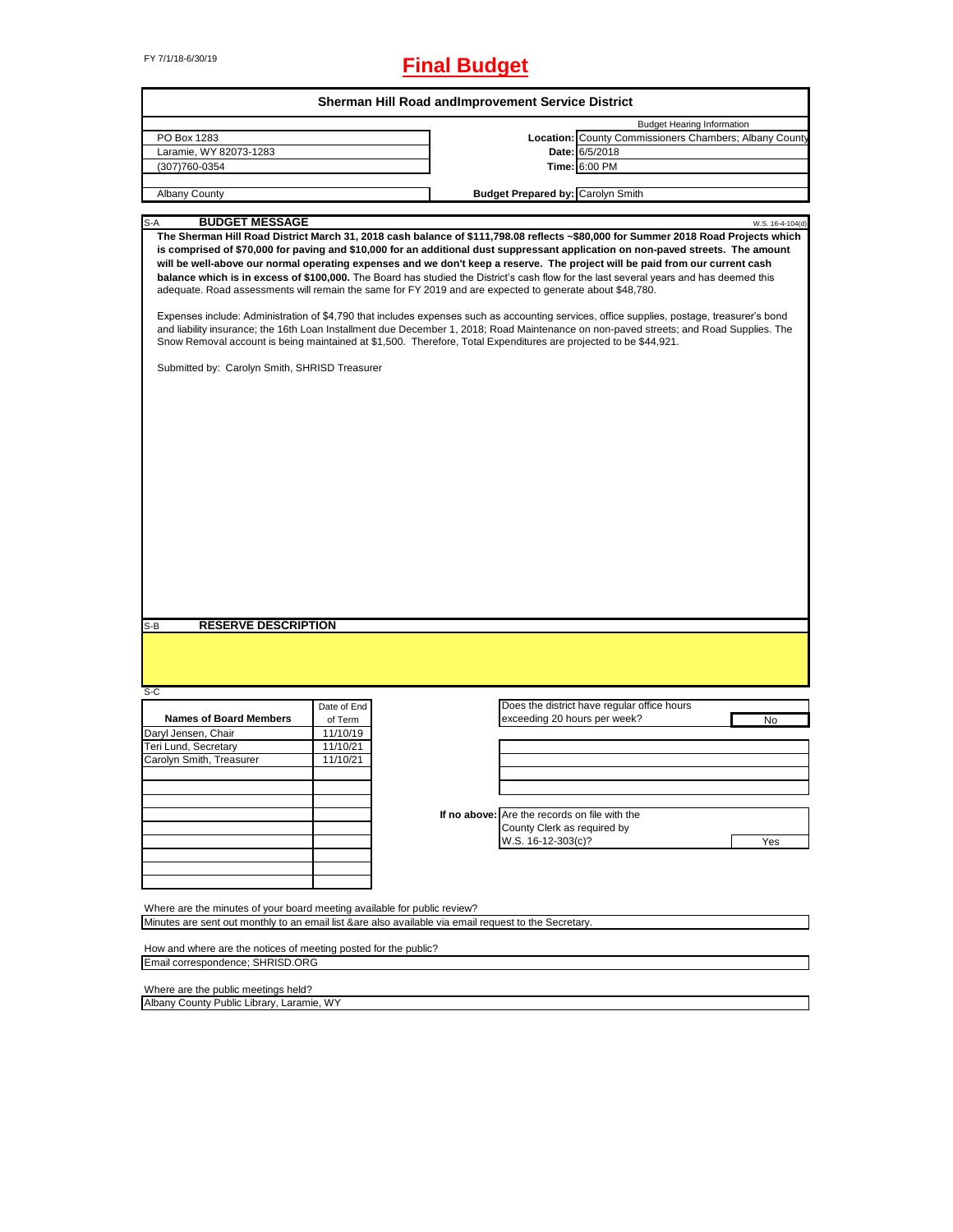## **FINAL BUDGET SUMMARY**

|       | <b>OVERVIEW</b>                                             | 2016-2017<br>Actual | 2017-2018<br>Estimated | 2018-2019<br>Proposed | Final Approval |
|-------|-------------------------------------------------------------|---------------------|------------------------|-----------------------|----------------|
|       |                                                             |                     |                        |                       |                |
| $S-1$ | <b>Total Budgeted Expenditures</b>                          | \$24,993            | \$19,465               | \$110,517             | \$110,517      |
| $S-2$ | <b>Total Principal to Pay on Debt</b>                       | \$12,756            | \$13,589               | \$14.404              | \$14,404       |
| $S-3$ | <b>Total Change to Restricted Funds</b>                     | \$0                 | \$0                    | \$0                   | \$0            |
|       |                                                             |                     |                        |                       |                |
| $S-4$ | <b>Total General Fund and Forecasted Revenues Available</b> | \$144.505           | \$143,426              | \$159,223             | \$159,223      |
|       |                                                             |                     |                        |                       |                |
| $S-5$ | Amount requested from County Commissioners                  | \$48,934            | \$49,300               | \$48,780              | \$48,780       |
|       |                                                             |                     |                        |                       |                |
| $S-6$ | <b>Additional Funding Needed:</b>                           |                     |                        | \$0                   | \$0            |

|                   | <b>REVENUE SUMMARY</b>                       | 2016-2017 | 2017-2018 | 2018-2019 | <b>Final Approval</b>                             |
|-------------------|----------------------------------------------|-----------|-----------|-----------|---------------------------------------------------|
|                   |                                              | Actual    | Estimated | Proposed  |                                                   |
|                   |                                              |           |           |           |                                                   |
| $S-7$             | <b>Operating Revenues</b>                    | \$0       | \$0       | \$0       | \$0                                               |
| $S-8$             | Tax levy (From the County Treasurer)         | \$48,934  | \$49,300  | \$48,780  | \$48,780                                          |
| $S-9$             | <b>Government Support</b>                    | \$0       | \$0       | \$0       | \$0                                               |
| $S-10$            | Grants                                       | \$0       | \$0       | \$0       | \$0                                               |
| $S-11$            | Other County Support (Not from Co. Treas.)   | \$0       | \$0       | \$0       | \$0                                               |
| $S-12$            | <b>Miscellaneous</b>                         | \$1.580   | \$135     | \$70      | \$70                                              |
| $S-13$            | <b>Other Forecasted Revenue</b>              | \$0       | \$0       | \$0       | \$0                                               |
| $S-14$            | <b>Total Revenue</b>                         | \$50,514  | \$49,435  | \$48,850  | \$48,850                                          |
| FY 7/1/18-6/30/19 |                                              |           |           |           | Sherman Hill Road andImprovement Service District |
|                   | <b>EXPENDITURE SUMMARY</b>                   | 2016-2017 | 2017-2018 | 2018-2019 | <b>Final Approval</b>                             |
|                   |                                              | Actual    | Estimated | Proposed  |                                                   |
|                   |                                              |           |           |           |                                                   |
| $S-15$            | <b>Capital Outlay</b>                        | \$0       | \$0       | \$80,000  | \$80,000                                          |
| $S-16$            | Interest and Fees On Debt                    | \$6,424   | \$5,592   | \$4,777   | \$4,777                                           |
| $S-17$            | <b>Administration</b>                        | \$3,453   | \$2,623   | \$4,190   | \$4,190                                           |
| $S-18$            | <b>Operations</b>                            | \$14,516  | \$10,650  | \$20,950  | \$20,950                                          |
| $S-19$            | <b>Indirect Costs</b>                        | \$600     | \$600     | \$600     | \$600                                             |
| $S-20$            | <b>Total Expenditures</b>                    | \$24,993  | \$19,465  | \$110,517 | \$110,517                                         |
|                   |                                              |           |           |           |                                                   |
|                   | <b>DEBT SUMMARY</b>                          | 2016-2017 | 2017-2018 | 2018-2019 | <b>Final Approval</b>                             |
|                   |                                              | Actual    | Estimated | Proposed  |                                                   |
|                   |                                              |           |           |           |                                                   |
| $S-21$            | <b>Principal Paid on Debt</b>                | \$12,756  | \$13,589  | \$14,404  | \$14,404                                          |
|                   |                                              | 2016-2017 | 2017-2018 | 2018-2019 |                                                   |
|                   | <b>CASH AND INVESTMENTS</b>                  | Actual    | Estimated | Proposed  | <b>Final Approval</b>                             |
|                   |                                              |           |           |           |                                                   |
| $S-22$            | <b>TOTAL GENERAL FUNDS</b>                   | \$93,991  | \$93,991  | \$110,373 | \$110,373                                         |
|                   | <b>Summary of Reserve Funds</b>              |           |           |           |                                                   |
| $S-23$            | <b>Beginning Balance in Reserve Accounts</b> |           |           |           |                                                   |
| $S-24$            | a. Depreciation Reserve                      | \$0       | \$0       | \$0       | \$0                                               |
| $S-25$            | b. Other Reserve                             | \$0       | \$0       | \$0       | \$0                                               |
| $S-26$            | c. Emergency Reserve (Cash)                  | \$0       | \$0       | \$0       | \$0                                               |
|                   | Total Reserves (a+b+c)                       | \$0       | \$0       | \$0       | $\overline{50}$                                   |
| $S-27$            | Amount to be added                           |           |           |           |                                                   |
| $S-28$            | a. Depreciation Reserve                      | \$0       | \$0       | \$0       | \$0                                               |
| $S-29$            | b. Other Reserve                             | \$0       | \$0       | \$0       | \$0                                               |
| $S-30$            | c. Emergency Reserve (Cash)                  | \$0       | \$0       | \$0       | \$0                                               |
|                   | Total to be added (a+b+c)                    | \$0       | \$0       | \$0       | \$0                                               |
|                   |                                              |           |           |           |                                                   |
| $S-31$            | <b>Subtotal</b>                              | \$0       | \$0       | \$0       | \$0                                               |
| $S-32$            | Less Total to be spent                       | \$0       | \$0       | \$0       | \$0                                               |
| $S-33$            | TOTAL RESERVES AT END OF FISCAL YEAR         | \$0       | \$0       | \$0       | \$0                                               |
|                   |                                              |           |           |           | <b>End of Summarv</b>                             |

*Budget Officer / District Official (if not same as "Submitted by")*

Date adopted by Special District

Laramie, WY 82073-1283 **DISTRICT ADDRESS:** PO Box 1283 **PREPARED BY:** Carolyn Smith

**DISTRICT PHONE:** (307)760-0354

1/29/18 *Form approved by Wyoming Department of Audit, Public Funds Division Prepared in compliance with the Uniform Municipal Fiscal Procedures Act (W.S. 16-4-101 through 124) as it applies.*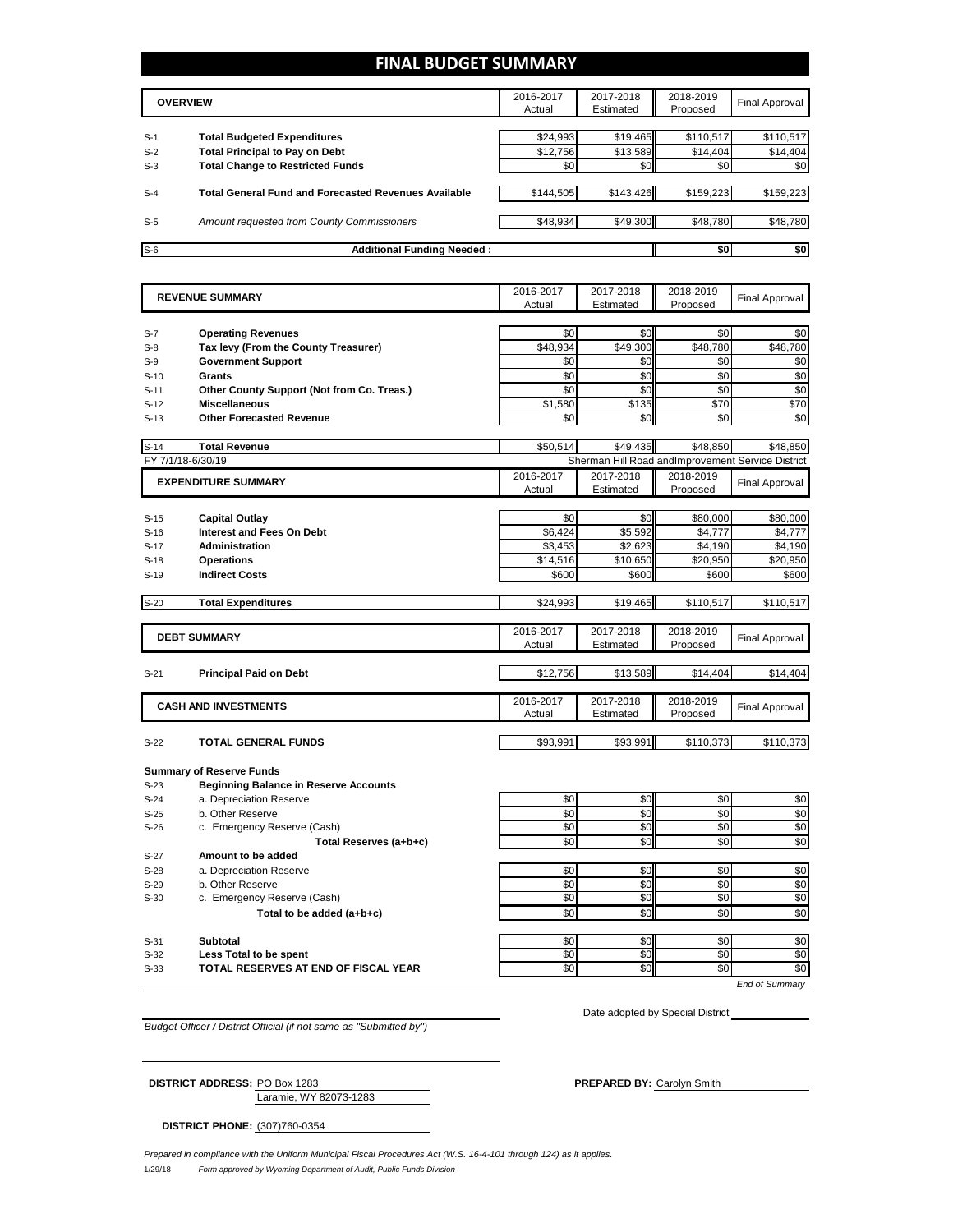# **Final Budget**

Sherman Hill Road andImprovement Service District **NAME OF DISTRICT/BOARD**

**FYE** 6/30/2019

|           | PROPERTY TAXES AND ASSESSMENTS                 |                    |                 |           |                 |                       |
|-----------|------------------------------------------------|--------------------|-----------------|-----------|-----------------|-----------------------|
|           |                                                |                    |                 |           |                 |                       |
|           |                                                |                    | 2016-2017       | 2017-2018 | 2018-2019       | <b>Final Approval</b> |
|           |                                                |                    | Actual          | Estimated | Proposed        |                       |
| $R-1$     | <b>Property Taxes and Assessments Received</b> |                    |                 |           |                 |                       |
| $R-1.1$   | Tax Levy (From the County Treasurer)           |                    | \$48,934        | \$49,300  | \$48,780        | \$48,780              |
| $R-1.2$   | <b>Other County Support</b>                    |                    |                 |           |                 |                       |
|           |                                                |                    |                 |           |                 |                       |
|           | <b>FORECASTED REVENUE</b>                      |                    |                 |           |                 |                       |
|           |                                                |                    | 2016-2017       | 2017-2018 | 2018-2019       |                       |
|           |                                                |                    | Actual          | Estimated | Proposed        | <b>Final Approval</b> |
| $R-2$     | <b>Revenues from Other Governments</b>         |                    |                 |           |                 |                       |
| $R-2.1$   | State Aid                                      |                    |                 |           |                 |                       |
| $R - 2.2$ | Additional County Aid (non-treasurer)          |                    |                 |           |                 |                       |
| $R-2.3$   | City (or Town) Aid                             |                    |                 |           |                 |                       |
| $R-2.4$   | Other (Specify)                                |                    |                 |           |                 |                       |
| $R-2.5$   | <b>Total Government Support</b>                |                    | $\overline{60}$ | \$0       | \$0             | \$0                   |
| $R-3$     | <b>Operating Revenues</b>                      |                    |                 |           |                 |                       |
| $R - 3.1$ | <b>Customer Charges</b>                        |                    |                 |           |                 |                       |
| $R - 3.2$ | Sales of Goods or Services                     |                    |                 |           |                 |                       |
| $R - 3.3$ | <b>Other Assessments</b>                       |                    |                 |           |                 |                       |
| $R - 3.4$ | <b>Total Operating Revenues</b>                |                    | \$0             | \$0       | \$0             | \$0                   |
| $R-4$     | Grants                                         |                    |                 |           |                 |                       |
| $R - 4.1$ | <b>Direct Federal Grants</b>                   |                    |                 |           |                 |                       |
| $R - 4.2$ | <b>Federal Grants thru State Agencies</b>      |                    |                 |           |                 |                       |
| $R - 4.3$ | <b>Grants from State Agencies</b>              |                    |                 |           |                 |                       |
| $R - 4.4$ | <b>Total Grants</b>                            |                    | $\overline{60}$ | \$0       | $\overline{50}$ | \$0                   |
| $R-5$     | <b>Miscellaneous Revenue</b>                   |                    |                 |           |                 |                       |
| $R - 5.1$ | Interest                                       |                    | \$80            | \$135     | \$70            | \$70                  |
| $R-5.2$   | Other: Specify                                 | From Dist. Members | \$1,500         |           |                 |                       |
| $R - 5.3$ | Other: Additional                              |                    |                 |           |                 |                       |
| $R - 5.4$ | <b>Total Miscellaneous</b>                     |                    | \$1,580         | \$135     | \$70            | \$70                  |
| $R - 5.5$ | <b>Total Forecasted Revenue</b>                |                    | \$1,580         | \$135     | \$70            | \$70                  |
| $R-6$     | <b>Other Forecasted Revenue</b>                |                    |                 |           |                 |                       |
| $R - 6.1$ | a. Other past due-as estimated by Co. Treas.   |                    |                 |           |                 |                       |
| $R-6.2$   | b. Other forecasted revenue (specify):         |                    |                 |           |                 |                       |
| $R-6.3$   |                                                |                    |                 |           |                 |                       |
| $R-6.4$   |                                                |                    |                 |           |                 |                       |
| $R - 6.5$ |                                                |                    |                 |           |                 |                       |
| $R-6.6$   | Total Other Forecasted Revenue (a+b)           |                    | \$0             | \$0       | \$0             | \$0                   |
|           |                                                |                    |                 |           |                 |                       |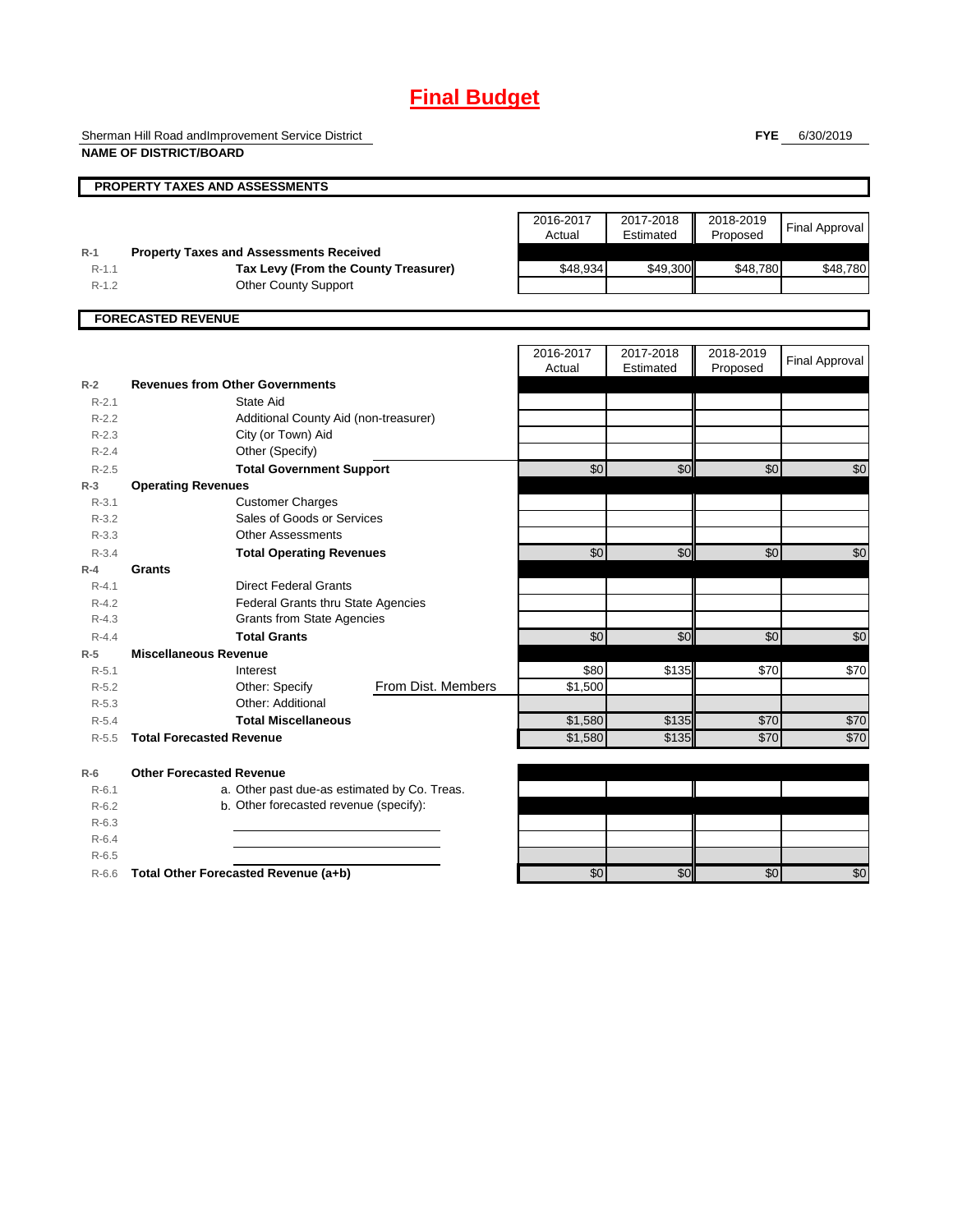## **CAPITAL OUTLAY BUDGET**

| $E-1$   | <b>Capital Outlay</b> |                                |
|---------|-----------------------|--------------------------------|
| $F-11$  |                       | <b>Real Property</b>           |
| $F-12$  |                       | Vehicles                       |
| $F-1.3$ |                       | <b>Office Equipment</b>        |
| $F-14$  |                       | Other (Specify)                |
| $F-1.5$ |                       | <b>Paving Project</b>          |
| $F-16$  |                       | <b>Additional Mag Chloride</b> |
| $F-17$  |                       |                                |
| $F-1.8$ | TOTAL CAPITAL OUTLAY  |                                |

|           |                             |                         | 2016-2017 | 2017-2018 | 2018-2019 |                |
|-----------|-----------------------------|-------------------------|-----------|-----------|-----------|----------------|
|           |                             |                         | Actual    | Estimated | Proposed  | Final Approval |
|           | <b>Capital Outlay</b>       |                         |           |           |           |                |
| $E-1.1$   |                             | <b>Real Property</b>    |           |           |           |                |
| $E - 1.2$ |                             | Vehicles                |           |           |           |                |
| $E-1.3$   |                             | Office Equipment        |           |           |           |                |
| $E - 1.4$ |                             | Other (Specify)         |           |           |           |                |
| $E-1.5$   |                             | <b>Paving Project</b>   |           |           | \$70,000  | \$70,000       |
| $E-1.6$   |                             | Additional Mag Chloride |           |           | \$10,000  | \$10,000       |
| $E - 1.7$ |                             |                         |           |           |           |                |
| $E-1.8$   | <b>TOTAL CAPITAL OUTLAY</b> |                         | \$0       | \$0       | \$80,000  | \$80,000       |

### **ADMINISTRATION BUDGET**

| $E-2$     | <b>Personnel Services</b>            |  |
|-----------|--------------------------------------|--|
| $E - 2.1$ | Administrator                        |  |
| $E - 2.2$ | Secretary                            |  |
| $E - 2.3$ | Clerical                             |  |
| $E-2.4$   | Other (Specify)                      |  |
| $E - 2.5$ |                                      |  |
| $E - 2.6$ |                                      |  |
| $E - 2.7$ |                                      |  |
| $E-3$     | <b>Board Expenses</b>                |  |
| $E - 3.1$ | Travel                               |  |
| $E - 3.2$ | Mileage                              |  |
| $E - 3.3$ | Other (Specify)                      |  |
| $E - 3.4$ |                                      |  |
| $E - 3.5$ |                                      |  |
| $E - 3.6$ |                                      |  |
| $E-4$     | <b>Contractual Services</b>          |  |
| $E - 4.1$ | Legal                                |  |
| $E - 4.2$ | Accounting/Auditing                  |  |
| $E - 4.3$ | Other (Specify)                      |  |
| $E - 4.4$ |                                      |  |
| $E - 4.5$ |                                      |  |
| $E - 4.6$ |                                      |  |
| $E-5$     | <b>Other Administrative Expenses</b> |  |
| $E - 5.1$ | <b>Office Supplies</b>               |  |
| $E - 5.2$ | Office equipment, rent & repair      |  |
| $E - 5.3$ | Education                            |  |
| $E - 5.4$ | Registrations                        |  |
| $E - 5.5$ | Other (Specify)                      |  |
| $E - 5.6$ |                                      |  |
| $E - 5.7$ |                                      |  |
| $E - 5.8$ |                                      |  |
| $E-6$     | <b>TOTAL ADMINISTRATION</b>          |  |

|                          |                                      | 2016-2017<br>Actual | 2017-2018<br>Estimated | 2018-2019<br>Proposed | <b>Final Approval</b> |
|--------------------------|--------------------------------------|---------------------|------------------------|-----------------------|-----------------------|
| Ž                        | <b>Personnel Services</b>            |                     |                        |                       |                       |
| $E - 2.1$                | Administrator                        |                     |                        |                       |                       |
| $E - 2.2$                | Secretary                            |                     |                        |                       |                       |
| $E - 2.3$                | Clerical                             |                     |                        |                       |                       |
| $E - 2.4$                | Other (Specify)                      |                     |                        |                       |                       |
| $E - 2.5$                |                                      |                     |                        |                       |                       |
| $E - 2.6$                |                                      |                     |                        |                       |                       |
| $E - 2.7$                |                                      |                     |                        |                       |                       |
| <sup>3</sup>             | <b>Board Expenses</b>                |                     |                        |                       |                       |
| $E - 3.1$                | Travel                               |                     |                        |                       |                       |
| $E - 3.2$                | Mileage                              |                     |                        |                       |                       |
| $E - 3.3$                | Other (Specify)                      |                     |                        |                       |                       |
| $E - 3.4$                |                                      |                     |                        |                       |                       |
| $E - 3.5$                |                                      |                     |                        |                       |                       |
| $E - 3.6$                |                                      |                     |                        |                       |                       |
| ļ.                       | <b>Contractual Services</b>          |                     |                        |                       |                       |
| $E - 4.1$                | Legal                                |                     |                        |                       |                       |
| $E - 4.2$                | Accounting/Auditing                  | \$2,490             | \$945                  | \$2,200               | \$2,200               |
| $E - 4.3$                | Other (Specify)                      |                     |                        |                       |                       |
| $E - 4.4$                |                                      |                     |                        |                       |                       |
| $E - 4.5$                |                                      |                     |                        |                       |                       |
| $E - 4.6$                |                                      |                     |                        |                       |                       |
| $\overline{\phantom{1}}$ | <b>Other Administrative Expenses</b> |                     |                        |                       |                       |
| $E - 5.1$                | <b>Office Supplies</b>               | \$963               | \$1,678                | \$1,990               | \$1,990               |
| $E - 5.2$                | Office equipment, rent & repair      |                     |                        |                       |                       |
| $E - 5.3$                | Education                            |                     |                        |                       |                       |
| $E - 5.4$                | Registrations                        |                     |                        |                       |                       |
| $E - 5.5$                | Other (Specify)                      |                     |                        |                       |                       |
| $E - 5.6$                |                                      |                     |                        |                       |                       |
| $E - 5.7$                |                                      |                     |                        |                       |                       |
| $E - 5.8$                |                                      |                     |                        |                       |                       |
| ì                        | <b>TOTAL ADMINISTRATION</b>          | \$3,453             | \$2,623                | \$4,190               | \$4,190               |
|                          |                                      |                     |                        |                       |                       |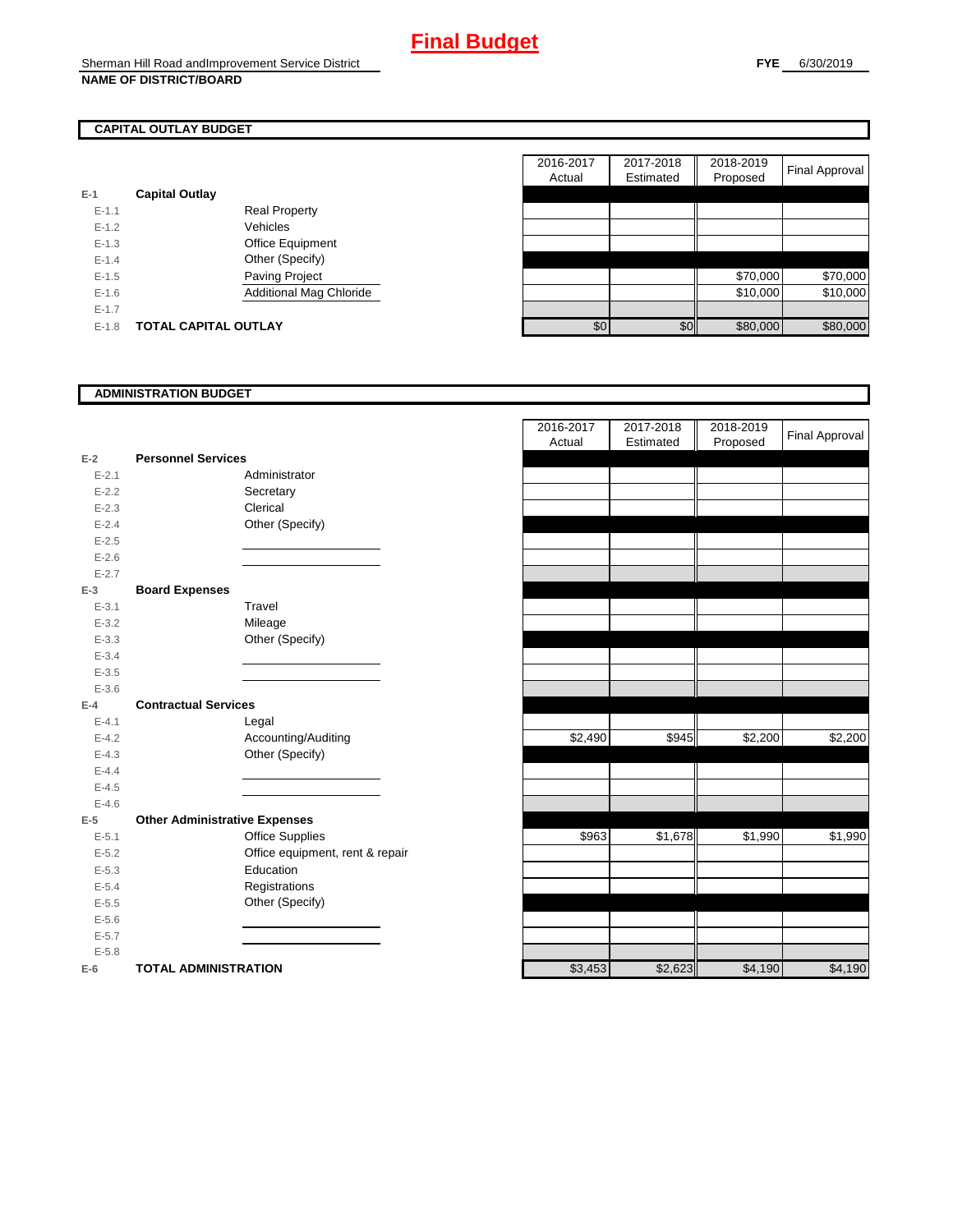# **Final Budget**

Sherman Hill Road andImprovement Service District

## **OPERATIONS BUDGET**

| $E-7$      | <b>Personnel Services</b>              |                          |
|------------|----------------------------------------|--------------------------|
| $E - 7.1$  |                                        | Wages--Operations        |
| $E - 7.2$  |                                        | <b>Service Contracts</b> |
| $E - 7.3$  |                                        | Other (Specify)          |
| $E - 7.4$  |                                        |                          |
| $E - 7.5$  |                                        |                          |
| $E - 7.6$  |                                        |                          |
| E-8        | <b>Travel</b>                          |                          |
| $E - 8.1$  |                                        | Mileage                  |
| $E-8.2$    |                                        | Other (Specify)          |
| $E - 8.3$  |                                        |                          |
| $E - 8.4$  |                                        |                          |
| $E - 8.5$  |                                        |                          |
| E-9        | <b>Operating supplies (List)</b>       |                          |
| $E - 9.1$  |                                        | <b>Road Supplies</b>     |
| $E - 9.2$  |                                        |                          |
| $E - 9.3$  |                                        |                          |
| $E - 9.4$  |                                        |                          |
| $E - 9.5$  |                                        |                          |
|            |                                        |                          |
| $E-10$     | <b>Program Services (List)</b>         |                          |
| $E-10.1$   |                                        | Road Maintenance         |
| $E-10.2$   |                                        |                          |
| $E-10.3$   |                                        |                          |
| $E-10.4$   |                                        |                          |
| $E-10.5$   |                                        |                          |
| $E-11$     | <b>Contractual Arrangements (List)</b> |                          |
| $E-11.1$   |                                        | Snow Removal             |
| $E-11.2$   |                                        | Mowing                   |
| $E - 11.3$ |                                        |                          |
| $E-11.4$   |                                        |                          |
| $E-11.5$   |                                        |                          |
| $E-12$     | <b>Other operations (Specify)</b>      |                          |
| $E-12.1$   |                                        |                          |
| $E-12.2$   |                                        |                          |
| $E-12.3$   |                                        |                          |
| $E-12.4$   |                                        |                          |
| $E-12.5$   |                                        |                          |

|                |                                        | 2016-2017 | 2017-2018 | 2018-2019 | <b>Final Approval</b> |
|----------------|----------------------------------------|-----------|-----------|-----------|-----------------------|
| $\overline{7}$ | <b>Personnel Services</b>              | Actual    | Estimated | Proposed  |                       |
| $E - 7.1$      | Wages--Operations                      |           |           |           |                       |
| $E - 7.2$      | <b>Service Contracts</b>               |           |           |           |                       |
| $E - 7.3$      | Other (Specify)                        |           |           |           |                       |
| $E - 7.4$      |                                        |           |           |           |                       |
| $E - 7.5$      |                                        |           |           |           |                       |
| $E - 7.6$      |                                        |           |           |           |                       |
| 8              | <b>Travel</b>                          |           |           |           |                       |
| $E-8.1$        | Mileage                                |           |           |           |                       |
| $E - 8.2$      | Other (Specify)                        |           |           |           |                       |
| $E - 8.3$      |                                        |           |           |           |                       |
| $E - 8.4$      |                                        |           |           |           |                       |
| $E - 8.5$      |                                        |           |           |           |                       |
| 9              | <b>Operating supplies (List)</b>       |           |           |           |                       |
| $E-9.1$        | Road Supplies                          | \$149     | \$500     | \$500     | \$500                 |
| $E - 9.2$      |                                        |           |           |           |                       |
| $E - 9.3$      |                                        |           |           |           |                       |
| $E - 9.4$      |                                        |           |           |           |                       |
| $E - 9.5$      |                                        |           |           |           |                       |
| 10             | <b>Program Services (List)</b>         |           |           |           |                       |
| $E-10.1$       | Road Maintenance                       | \$12,657  | \$8,700   | \$18,000  | \$18,000              |
| $E-10.2$       |                                        |           |           |           |                       |
| $E-10.3$       |                                        |           |           |           |                       |
| $E-10.4$       |                                        |           |           |           |                       |
| $E-10.5$       |                                        |           |           |           |                       |
| 11             | <b>Contractual Arrangements (List)</b> |           |           |           |                       |
| $E-11.1$       | Snow Removal                           | \$760     | \$500     | \$1,500   | \$1,500               |
| $E-11.2$       | Mowing                                 | \$950     | \$950     | \$950     | \$950                 |
| $E-11.3$       |                                        |           |           |           |                       |
| $E-11.4$       |                                        |           |           |           |                       |
| $E-11.5$       |                                        |           |           |           |                       |
| 12             | <b>Other operations (Specify)</b>      |           |           |           |                       |
| $E-12.1$       |                                        |           |           |           |                       |
| $E-12.2$       |                                        |           |           |           |                       |
| $E-12.3$       |                                        |           |           |           |                       |
| $E-12.4$       |                                        |           |           |           |                       |
| $E-12.5$       |                                        |           |           |           |                       |
| $-13$          | <b>TOTAL OPERATIONS</b>                | \$14.516  | \$10.650  | \$20.950  | \$20.950              |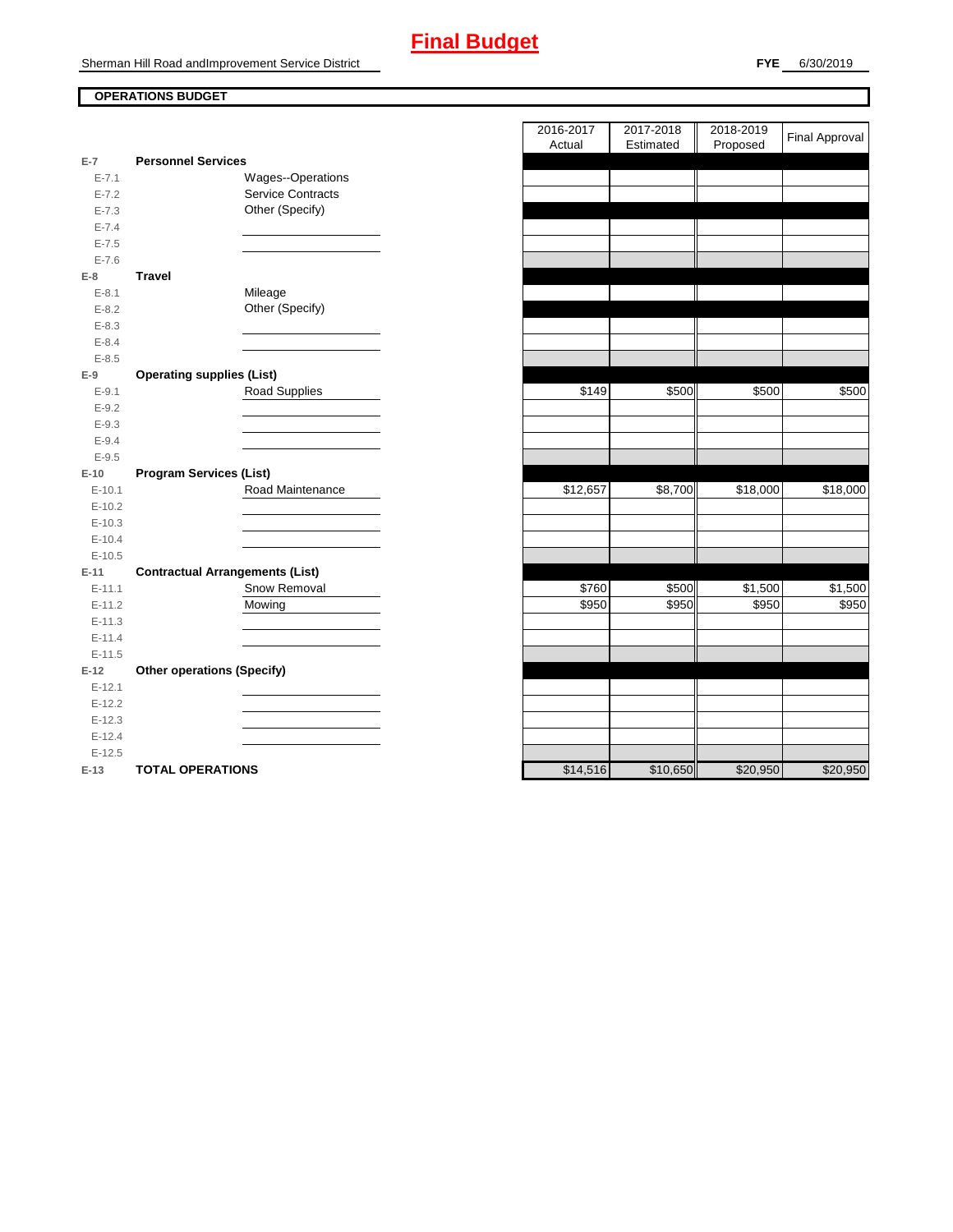# **Final Budget**

Sherman Hill Road andImprovement Service District

## **INDIRECT COSTS BUDGET**

| E-14       | Insurance                     |
|------------|-------------------------------|
| $F-141$    | Liability                     |
| $F-142$    | <b>Buildings and vehicles</b> |
| $F-14.3$   | Equipment                     |
| $F-144$    | Other (Specify)               |
| $E-14.5$   | Bonding-Treasurer             |
| $E - 14.6$ |                               |
| $F-147$    |                               |
| $E-15$     | Indirect payroll costs:       |
| $E - 15.1$ | FICA (Social Security) taxes  |
| $E-15.2$   | <b>Workers Compensation</b>   |
| $E-15.3$   | <b>Unemployment Taxes</b>     |
| $E-15.4$   | Retirement                    |
| $E-15.5$   | Health Insurance              |
| $E - 15.6$ | Other (Specify)               |
| $E-15.7$   |                               |
| $E-15.8$   |                               |
| $E-15.9$   |                               |
| $E-16$     | <b>Depreciation Expenses</b>  |
| $E-17$     | <b>TOTAL INDIRECT COSTS</b>   |

|          |                              | 2016-2017<br>Actual | 2017-2018<br>Estimated | 2018-2019<br>Proposed | Final Approval |
|----------|------------------------------|---------------------|------------------------|-----------------------|----------------|
| $E-14$   | <b>Insurance</b>             |                     |                        |                       |                |
| $E-14.1$ | Liability                    | \$500               | \$500                  | \$500                 | \$500          |
| $E-14.2$ | Buildings and vehicles       |                     |                        |                       |                |
| $E-14.3$ | Equipment                    |                     |                        |                       |                |
| $E-14.4$ | Other (Specify)              |                     |                        |                       |                |
| $E-14.5$ | Bonding-Treasurer            | \$100               | \$100                  | \$100                 | \$100          |
| $E-14.6$ |                              |                     |                        |                       |                |
| $E-14.7$ |                              |                     |                        |                       |                |
| $E-15$   | Indirect payroll costs:      |                     |                        |                       |                |
| $E-15.1$ | FICA (Social Security) taxes |                     |                        |                       |                |
| $E-15.2$ | <b>Workers Compensation</b>  |                     |                        |                       |                |
| $E-15.3$ | <b>Unemployment Taxes</b>    |                     |                        |                       |                |
| $E-15.4$ | Retirement                   |                     |                        |                       |                |
| $E-15.5$ | <b>Health Insurance</b>      |                     |                        |                       |                |
| $E-15.6$ | Other (Specify)              |                     |                        |                       |                |
| $E-15.7$ |                              |                     |                        |                       |                |
| $E-15.8$ |                              |                     |                        |                       |                |
| $E-15.9$ |                              |                     |                        |                       |                |
| $E-16$   | <b>Depreciation Expenses</b> |                     |                        |                       |                |
| $E-17$   | <b>TOTAL INDIRECT COSTS</b>  | \$600               | \$600                  | \$600                 | \$600          |
|          |                              |                     |                        |                       |                |

#### **DEBT SERVICE BUDGET**

|         |                     | 2016-2017 | 2017-2018 | 2018-2019 |                |
|---------|---------------------|-----------|-----------|-----------|----------------|
|         |                     | Actual    | Estimated | Proposed  | Final Approval |
| $D-1$   | <b>Debt Service</b> |           |           |           |                |
| $D-1.1$ | Principal           | \$12.756  | \$13.589  | \$14.404  | \$14.404       |
| $D-1.2$ | Interest            | \$6,424   | \$5,592   | \$4,777   | \$4,777        |
| $D-1.3$ | Fees                |           |           |           |                |
| $D-2$   | TOTAL DEBT SERVICE  | \$19,180  | \$19,181  | \$19,181  | \$19,181       |